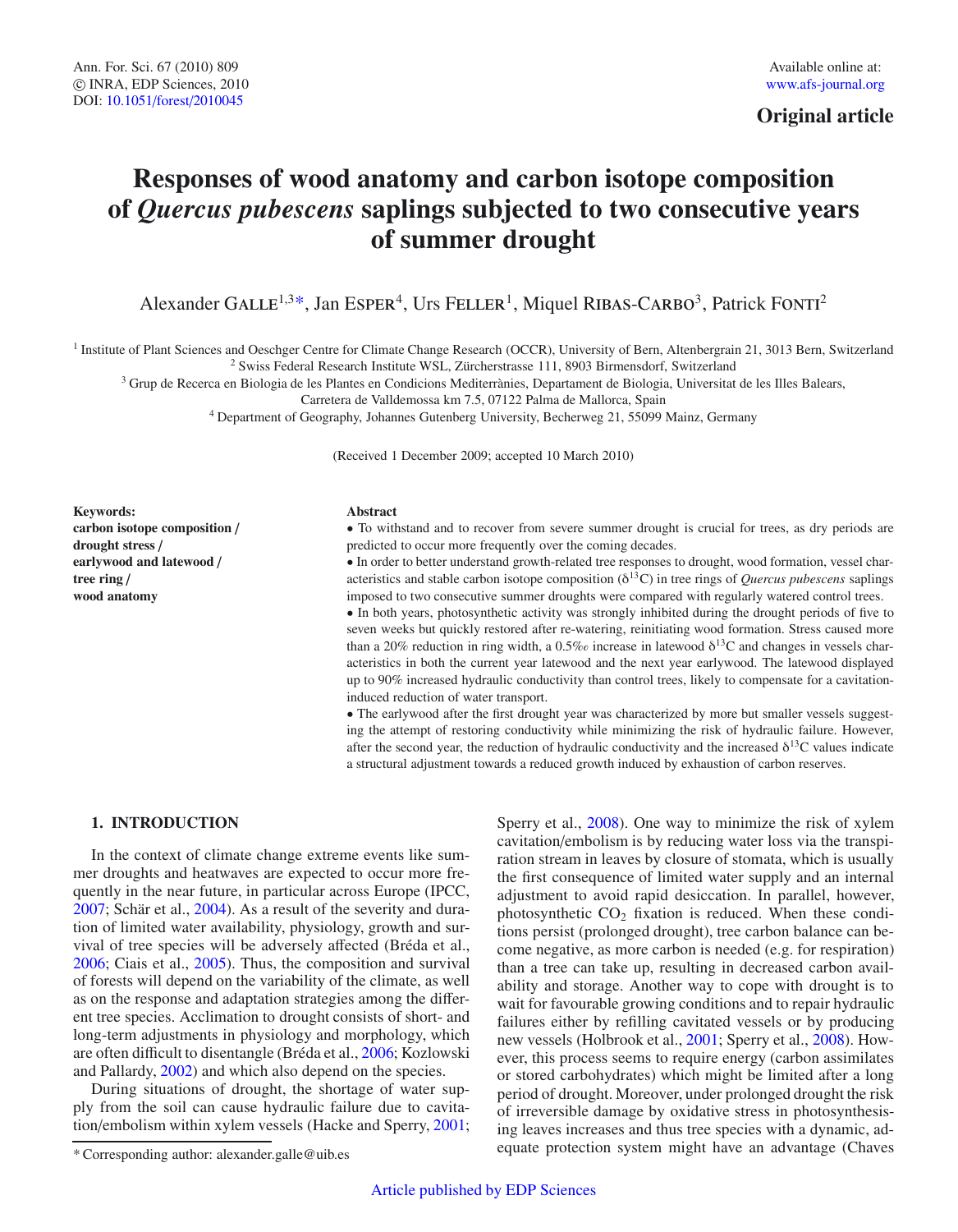et al., [2003;](#page-6-6) Demmig-Adams and Adams, [2006\)](#page-6-7). However, leaf-internal adjustments during times of impaired  $CO<sub>2</sub>$  assimilation may become very costly, consuming previously fixed carbon for repair and protection processes. Although in the long run, slowed growth and reduction of leaf area are possible options to cope with limited water availability, especially for trees growing in dry habitats, shortage of carbon reserves seems to be the main cause of tree death after prolonged drought, as proposed by recent theories on tree mortality and forest dieback related to climate changes (Bréda et al., [2006;](#page-6-1) McDowell et al., [2008\)](#page-7-2).

Growth responses to environmental changes are often registered and stored in the wood characteristics of the forming annual ring. For instance, stable carbon isotope composition  $(\delta^{13}C)$  of the wood (cellulose) can be used as a proxy for carbon storage and for water use efficiency (WUE), provided that photosynthetic  $CO<sub>2</sub>$  fixation is directly transferred into the continuously developing tissue of tree rings (Leavitt and Long, [1986;](#page-6-8) O'Leary et al., [1992](#page-7-3)). It has been shown that  $\delta^{13}C$  is related to current and/or previous year photo-assimilated carbon (Ferrio et al., [2003;](#page-6-9) Kagawa et al., [2006](#page-6-10); Livingston and Spittlehouse, [1996;](#page-6-11) Ponton et al., [2002](#page-7-4); Skomarkova et al., [2006\)](#page-7-5), which in turn reflects the hydric situation of the tree, thus serving as a surrogate for precipitation or soil water availability. Intra-annual variations of  $\delta^{13}$ C in early- and latewood may also be affected by internal factors like reallocation and storage processes (Helle and Schleser, [2004;](#page-6-12) Kagawa et al., [2006;](#page-6-10) Keel et al., [2007;](#page-6-13) Skomarkova et al., [2006\)](#page-7-5). Similarly, wood anatomical characteristics can be used to understand the way in which the tree adjusts its hydraulic system to respond to a changing environment (e.g., Drew et al., [2009;](#page-6-14) Eilmann et al., [2006](#page-6-15); Fonti et al., [2010](#page-6-16); Gonzalez and Eckstein, [2003;](#page-6-17) Gruber et al., [2009;](#page-6-18) Lebourgeois et al., [2004\)](#page-6-19). For example, during the dry period a reduction of lumen area and cell diameter has been observed for the tracheids produced in *Abies balsamea* (Rossi et al., [2009](#page-7-6)), as well as for the cross-sectional area of vessels elements in clones of *Populus nigra* (Arend and Fromm, [2007\)](#page-6-20), *Vitis vinifera* (Lovisolo and Schubert, [1998](#page-7-7)) and in three *Eucalyptus* species (Searson et al., [2004\)](#page-7-8). Similar reductions in oak vessel size (smaller and less vessels) have also been observed in the earlywood produced after a dry year (Eilmann et al., [2006;](#page-6-15) Lebourgeois et al., [2004;](#page-6-19) van der Werf et al., [2007](#page-7-9)).

These observations clarly indicate that both proxy (isotopes and cell anatomy) encode intra-annual information reflecting the physiological responses occurring during and after the drought stress.

In this study we intend to combine both approaches (isotopic and anatomy) with the aim of building a more complete picture explaining the responses occurring in trees enduring prolonged drought periods. To reduce the effect of other external factors influencing growth, we compared the differing responses in stable carbon isotope composition and vessel anatomical characteristics between potted pubescent oak trees (*Quercus pubescens*) which have been artificially subjected to two consecutive severe summer droughts and control potted trees growing outdoors.

## **2. MATERIALS AND METHODS**

## **2.1. Plant material, experimental set up and climatic conditions**

The experiment involved two groups of 6-year-old pubescent oak (*Quercus pubescens* Willd.) saplings, which were purchased from the cantonal nursery of Bern (origin of the Jura, Switzerland). The approximately 1.6 m high saplings were kept under natural condition in pots of 50 L on a flat field at the Botanical Garden of Bern, Switzerland from 2003 to 2006 (46° 57' 08' N, 7° 26' 42' E, 499 m a.s.l.). The soil was composed of 50% coarse clay, 40% brown soil and 10% humus. Plants were transferred to pots in 2003, fertilized and divided into two groups of 12 saplings each in a completely randomized design. During the summers of 2004 and 2005 the groups were subjected to two differing watering regimes. The "water-stressed group" (stress) was subjected to severe drought by withholding water until net photosynthesis was almost completely inhibited during the late morning and the early afternoon. The treatments were started when leaves had completely developed and matured. In total, water was withheld during 49 d in 2004 (from 2 July to 20 August) and 36 d in 2005 (13 June to 20 July) and re-watered to field capacity afterwards. The "control group" (control) was continuously watered to field capacity every two to three days during the experimental period, whereas during the rest of the year they were watered frequently (at least once a week). Changes in the pot weight of stressed and control plants were monitored weekly. Throughout the experiment many relevant physiological parameters – as predawn leaf water potential, leaf temperature, gas exchange, chlorophyll *a* fluorescence and various leaf compounds – were monitored on a weekly basis but more often during the late phase of drought and the initial phase of recovery, as presented in Galle et al. [\(2007](#page-6-21)). Since the present study focuses on drought-induced responses recorded in both wood anatomical characteristics and the <sup>13</sup>C/<sup>12</sup>C isotope ratio ( $\delta$ <sup>13</sup>C), wood samples from the stems of nine stressed and 10 control trees were collected in November 2006, i.e., one growing season after the experiment. Intact wood tissue was used for carbon isotope analysis since similar relationships between cellulose and bulk wood have been found (Harlow et al., [2006](#page-6-22); Korol et al., [1999](#page-6-23); Loader et al., [2003;](#page-7-10) Warren et al., [2001](#page-7-11)).

#### **2.2. Measurement of wood anatomical characteristics**

As wood anatomical characteristics, we considered the growth performance (ring widths) and the characteristics of the water conducting tissue (vessels). Measurements were thus performed on stem cross-sections of 10–12 μm thickness, which were taken from the stem base of each sapling and prepared with a sliding microtome. The cross-sections were stained with astrablue and safranin for better differentiation of cell types, and were fixed on microscope slides with Canada balsam for microscopic analyses. Pictures of cross-sections were taken with a CCD video camera mounted on a microscope with 40× optical magnification (Aristoplan, Leitz, Wetzlar, Germany) and measurements performed with the image analysis software ImageProPlus (Media Cybernetics, Silver Spring, USA). Measurements were performed along two 10 mm-wide and randomly selected radial bands. For each annual ring from 2003 to 2006, the ring width, number of vessels (NV), mean vessel lumen area (MVA) and total vessel lumen area (TVA) of earlywood (EW) and latewood (LW) were measured. In addition, the conductivity (CA) of EW and LW vessels was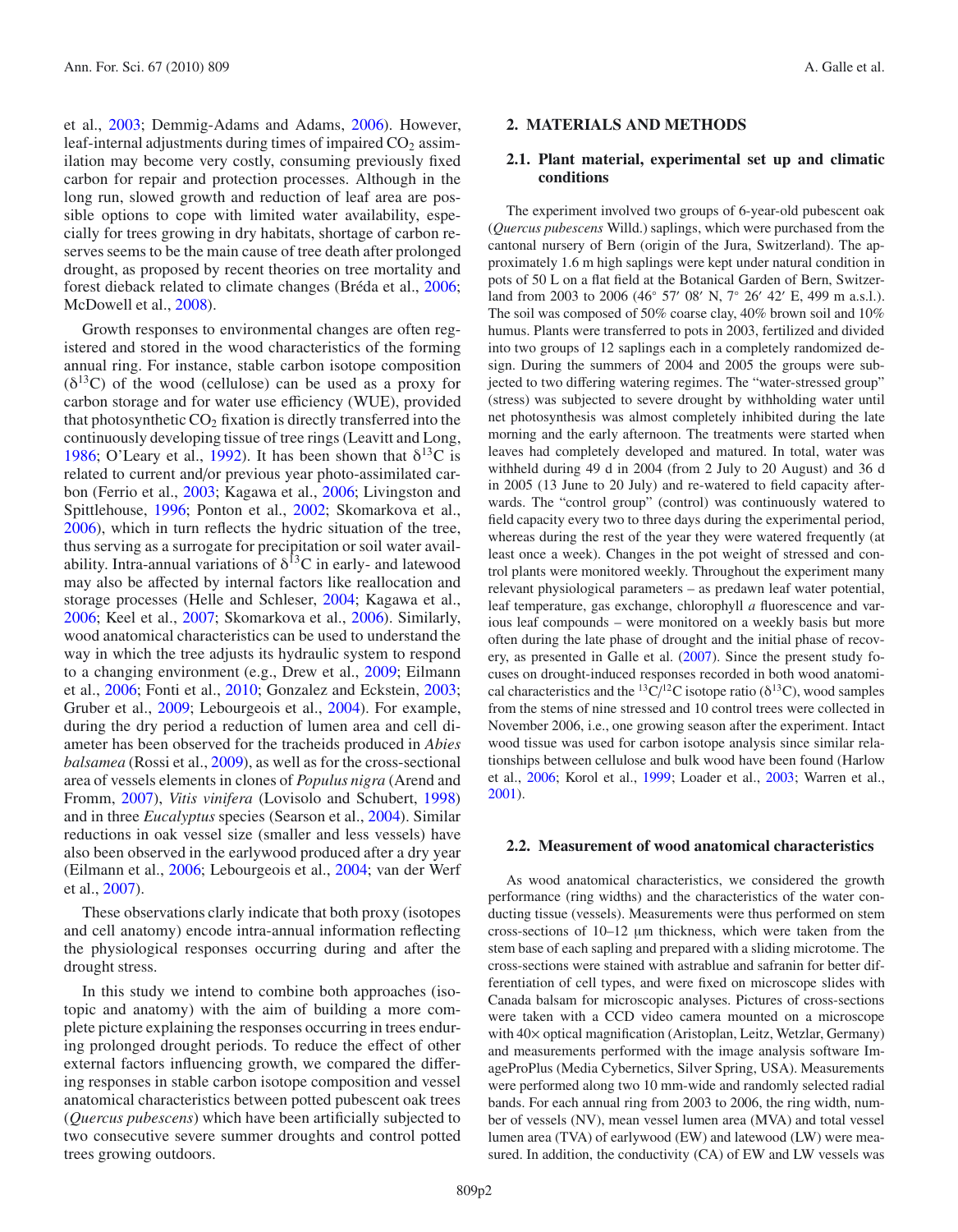calculated according to Hagen-Poisseulle's Law by taking vessel diameter to the fourth power  $(mm<sup>4</sup>)$  (Tyree and Zimmermann, [2002\)](#page-7-12). Only vessels with a cross-sectional lumen area larger than 400 μm2 were considered for measurement, and all vessels with a lumen area larger than 5 000 μm2 were assigned to EW vessels, according to Eilmann et al. [\(2006](#page-6-15)).

#### **2.3. Measurement of stable carbon isotope ratios**

Early- and latewood of each annual ring were separated under a binocular eyepiece according to the size of EW vessels with a scalpel from stem-wood sections of four plants per treatment group (control and stress) and ground to powder. Samples were combusted in an elemental analyser (Carlo-Erba, Rodano, Italy),  $CO<sub>2</sub>$  was separated by chromatography and directly injected into a continuous-flow isotope ratio mass spectrometer (Thermo Delta Plus, Bremen, Germany). Peach leaf (NIST 1547) standards were run every six samples. The standard deviation of the analysis was below  $0.1\%$ . The calculation of the <sup>13</sup>C/<sup>12</sup>C isotope ratio ( $\delta^{13}$ C) was done as  $\delta^{13}C_{\text{sample}}$  (%e) =  $(R_{sample}/R_{standard} - 1) \times 1000$ , where  $R_{sample}/R_{standard}$  were referred to a Pee Dee Belemnite standard.

#### **3. RESULTS**

## **3.1. Climatic conditions and severity of drought**

The climatic conditions during the experimental period of 2004 and 2005 were typical of summer in the Swiss lowlands. The prevailing climatic conditions during the vegetative period (from April to October) in 2004, 2005 and 2006 consisted of similar minimum and maximum air temperatures and total rainfall, ranging between 0 ◦C and 32 ◦C and 680 mm, respectively (Tab. [I\)](#page-2-0). The mean air temperature during the drought treatments was 17.9 °C in 2004 (July to August) and 17.7 °C in 2005 (June to July). The total precipitation from May to September was 457 mm in 2004 and 499 mm in 2005.

During the imposed drought years, the loss of soil water was reflected in the progressive decline of pot weight over time. On a weekly basis the minimum pot weight and thus the maximum loss of extractable substrate water was reached in all treated plants after 6 and 4 weeks in 2004 and 2005, respectively. Thus, the tree to tree variation in reaching the minimum pot weight was within the range of six days (due to the time resolution of weighing), whereas variations in pot weight during drought treatments were generally small (less than 10%) among the trees. Almost no changes in pot weight were observed in controls trees throughout the whole experimental period. According to the depletion of soil water, predawn leaf water potential decreased gradually with ongoing stress and dropped to values below –3 MPa after between three and six weeks in 2004 and after two weeks in 2005. Changes in the predawn leaf water potential of the control plants were only small throughout the experimental period, ranging between –1.1 MPa and –0.2 MPa in both years. Besides an age-related increase of biomass in 2005, soil compaction and/or warmer climatic conditions after the start of the experiment in 2005 compared to 2004 might have contributed to an accelerated

<span id="page-2-0"></span>

| <b>Table I.</b> Summary of some key climatic parameters recorded during |
|-------------------------------------------------------------------------|
| the growing period of the summer green <i>O. pubescens</i> from 2004 to |
| 2006. T max and T min denote recorded maximum and minimum               |
| air temperatures, respectively. Monthly and total (SUM) rainfall is     |
| shown in mm from April to October.                                      |

| Date      |      |        |     | T max (°C) T min (°C) Rainfall (mm) Rainfall (SUM) |
|-----------|------|--------|-----|----------------------------------------------------|
| 2004      |      |        |     |                                                    |
| April     | 22.1 | 1.9    | 39  |                                                    |
| May       | 27   | 3.9    | 98  |                                                    |
| June      | 29.6 | 9.7    | 111 |                                                    |
| July      | 29.7 | 8.5    | 117 | 681                                                |
| August    | 30.3 | 11     | 126 |                                                    |
| September | 27.1 | 5.7    | 47  |                                                    |
| October   | 24   | 3.2    | 143 |                                                    |
| 2005      |      |        |     |                                                    |
| April     | 25.5 | $-0.2$ | 133 |                                                    |
| May       | 28.8 | 2.2    | 83  |                                                    |
| June      | 33.5 | 4.1    | 36  |                                                    |
| July      | 33.5 | 8.3    | 67  | 666                                                |
| August    | 28.8 | 6.7    | 141 |                                                    |
| September | 27.7 | 3.7    | 130 |                                                    |
| October   | 19.9 | 4.7    | 76  |                                                    |
| 2006      |      |        |     |                                                    |
| April     | 21.8 | $-1.6$ | 76  |                                                    |
| May       | 24.2 | 4.4    | 100 |                                                    |
| June      | 30.5 | 2.6    | 119 |                                                    |
| July      | 32.8 | 12.1   | 116 | 695                                                |
| August    | 25.2 | 8.4    | 114 |                                                    |
| September | 26.9 | 10     | 95  |                                                    |
| October   | 21.1 | 5.4    | 75  |                                                    |

drought progression. After re-watering, soil and leaf water status were restored immediately in both years.

Clear signs of stress were observed in both the leaves and wood of drought-stressed trees, but no leaf losses occurred during and immediately after the stress. Leaf photosynthesis almost completely halted under prolonged water deficit, due to drought-induced closure of stomata and metabolic impair-ments (Galle et al., [2007\)](#page-6-21). However, this photosynthetic inhibition was fully reversible after re-watering, due to the enhancement of photo-protective mechanisms. In wood, rows of collapsed cells were often observed within the LW (Fig. [1\)](#page-3-0). When collapsed cells were observed, these were never found at the end of the ring, which indicates that wood formation resumed or continued after re-watering.

## **3.2. Drought e**ff**ects on ring width and vessel characteristics**

From 2003 to 2006, tree ring growth was highest in 2004 and decreased thereafter in 2005 and 2006, regardless of treatment group (Fig. [2\)](#page-3-1). Drought-stressed trees, however, showed significantly smaller ring widths than control trees during the treatment years 2004 and 2005, as well as for the following year 2006 ( $p < 0.05$ , *t*-test). As compared to the controls, the ring widths of stressed trees were reduced by 22%, 30%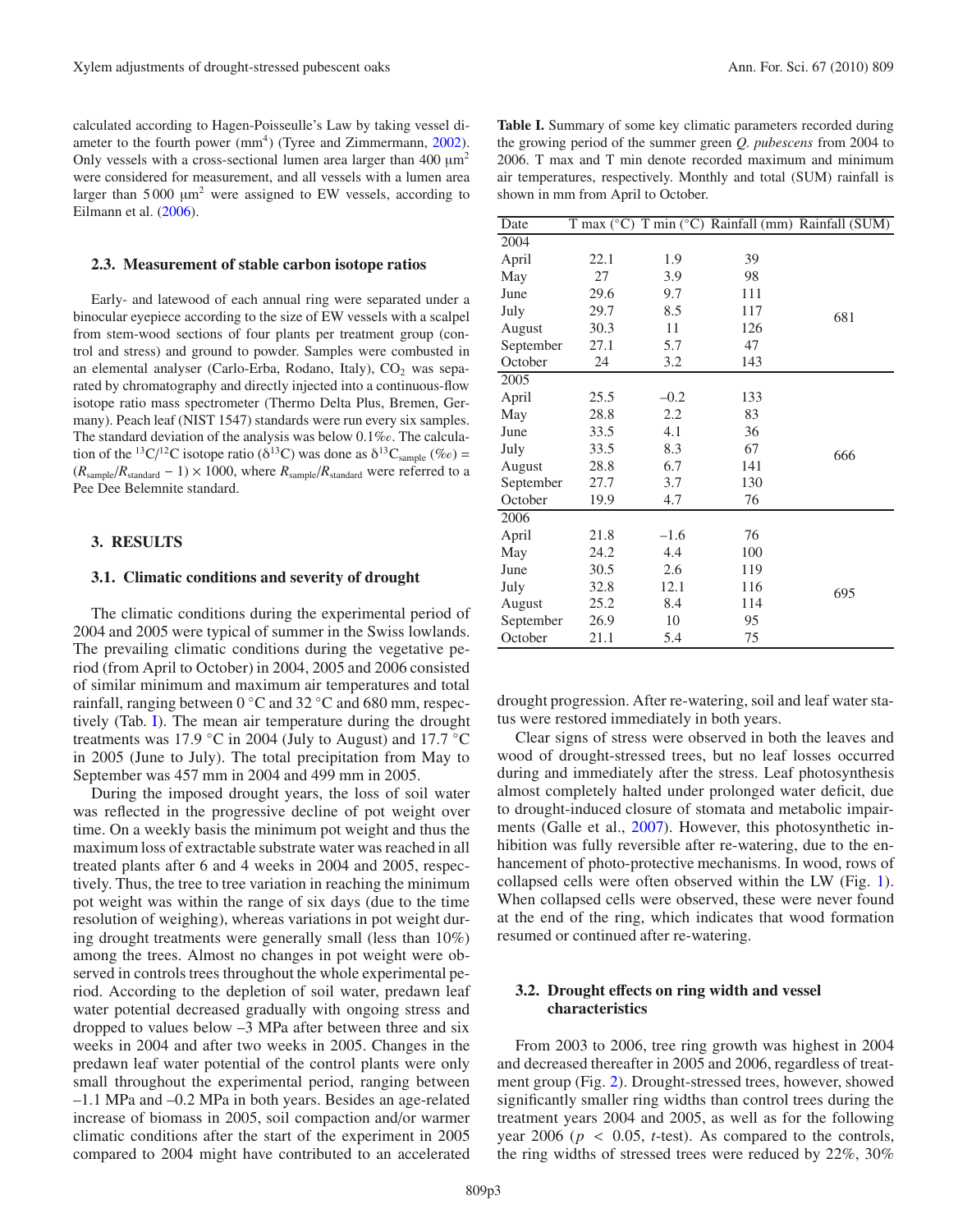

<span id="page-3-0"></span>**Figure 1.** Representative cross-section with collapsed cell rows (indicated by white arrows) in the LW of stressed oaks. Differentiation in EW, LW and newly formed LW after severe drought stress (collapsed cells) is indicated on the lefthand scale. Red and blue coloured cell walls indicate dead (lignified) and living (non-lignified) cells, respectively. The white bar represents 1 mm. (A color version of this figure is available at [www.afs-journal.org.](www.afs-journal.org))

<span id="page-3-1"></span>

Figure 2. Annual changes of ring width in well-watered (control; closed symbols) and drought-stressed (stress; open symbols) trees. Means and standard errors of control and drought-stressed trees are shown. Asterisks indicate significant differences between stress and corresponding control values ( $p \le 0.05$ ). Insert depicts increment of radial stem growth since 2003.

and 38% in 2004, 2005 and 2006, respectively. With regard to the water-conducting tissue, we observed that the number of vessels (NV) within the EW of control trees increased progressively from 2003 to 2006 by more than twofold (Fig. [3a](#page-4-0)). A similar trend was found in drought-stressed trees until 2005, in which significantly more EW vessels were formed during drought years (2004 and 2005) than in controls. In 2006 however, a significant decline of NV of EW by more than 20% (*t*-test;  $p \le 0.05$ ) was observed in stressed trees.

On the other hand, mean vessel area (MVA) of EW increased only slightly in stressed trees after 2003 (up to 120% in 2006), whereas the MVA of control trees increased to 170% in 2006 (Fig. [3c](#page-4-0)). In relation to the observed differences in the NV and MVA, the total vessel area (TVA) of EW increased similarly in control and stressed trees until 2005 (Fig. [3e](#page-4-0)). However, in 2006 the TVA differed significantly between stressed and control trees, due to a drop in stressed trees and an increase in control trees. As a consequence, the calculated conductivity (CA) of EW in control and stressed trees followed the same trend as for the TVA (Fig. [3g](#page-4-0)). The CA of all trees increased by two- and fivefold in 2004 and 2005, while in 2006 it increased only in the control trees (by tenfold since 2003).

As LW forms up to 90% of a tree ring in *Q. pubescens,* the NV of LW in stressed and control trees followed the trend of ring width, showing first an increase in 2004 and then a successive decrease in 2005 and 2006 (Fig. [3b](#page-4-0)). However, as opposed to the ring width data, from 2004 to 2006 the NV was always somewhat lower in the control than in stressed trees.

The MVA of LW decreased slightly in controls during 2004 and 2005 (followed by an increase in 2006), while the MVA in stressed trees remained almost unaltered (Fig. [3d](#page-4-0)). However,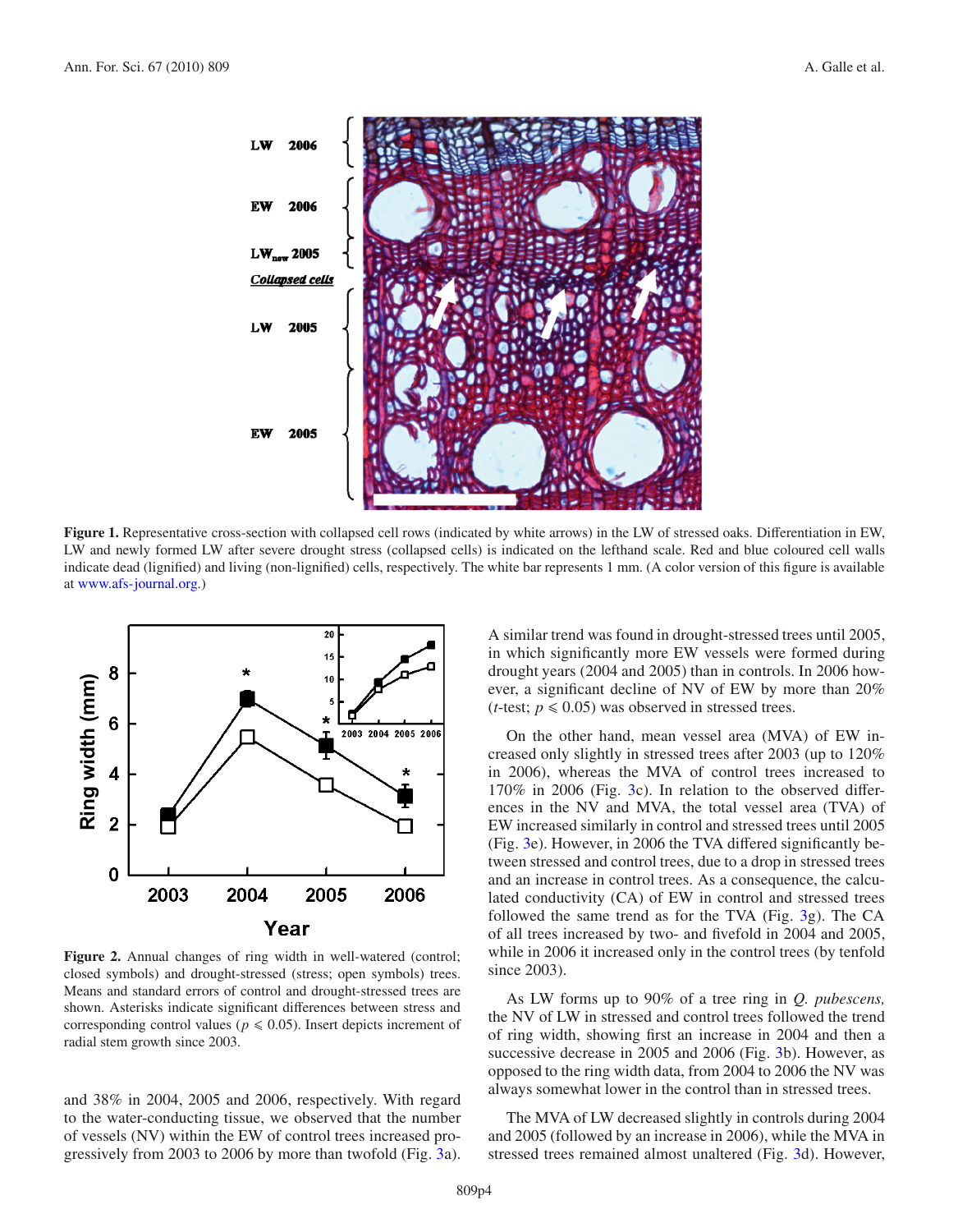

<span id="page-4-0"></span>**Figure 3.** Annual changes in wood characteristics in EW (circles) and LW (triangles) of control (closed symbols) and stressed oaks (open symbols) since 2003. NV, MVA, TVA and CA denote number of vessels, mean vessel area, total vessel area and conduit area, respectively. Means and standard errors of at least four trees per treatment are shown as a percentage of the starting situation (control) in 2003. Asterisks indicate significant differences between stress and corresponding control values ( $p \le 0.05$ ).

differences among stressed and control trees in the MVA were not significant.

The values of the TVA of LW followed the same trend as for the NV, with significantly higher values in stressed trees during 2004 (ca. 34%) and 2005 (ca. 90%) when compared to the controls (Fig. [3f](#page-4-0)). Similarly, the CA of LW remained always higher in stressed than in the comparable control trees, with significant higher values in 2004 and 2005 (Fig. [3h](#page-4-0)).

## **3.3. Drought e**ff**ects on stable carbon isotope composition of wood**

Drought-induced differences between the groups (control and drought-stressed trees) were observed for the isotopic signature of wood in tree rings,  $\delta^{13}$ C (Fig. [4\)](#page-4-1). Whilst annual  $\delta^{13}$ C of the control trees remained very constant over the whole period at  $-26.04\%$   $\leq$  0.07,  $\delta^{13}$ C of drought-stressed trees from 2003 to 2006 showed less negative values compared to control

<span id="page-4-1"></span>

**Figure 4.** Changes in carbon isotope composition  $(\delta^{13}C)$  in tree rings from 2003 to 2006. Means and standard errors of at least four trees per treatment are shown. Asterisks indicate significant differences between stress and corresponding control values ( $p \le 0.05$ ).

<span id="page-4-2"></span>

**Figure 5.** Changes in carbon isotope composition  $(\delta^{13}C)$  in EW and LW from 2003 to 2006. Means and standard errors of at least four trees per treatment are shown. Asterisks indicate significant differences between stress and corresponding control values ( $p \le 0.05$ ).

trees, however significantly different only in 2004. Partitioning of  $\delta^{13}$ C in EW and LW revealed almost unaltered values for the control trees, while  $\delta^{13}$ C in the EW of stressed trees increased slightly during 2004 and 2005 (Fig. [5\)](#page-4-2). Moreover,  $\delta^{13}$ C of LW in stressed plants increased from  $-26.2\%$  (2003) to  $-25.5\%$  (2006), differing significantly from the control trees in 2004. Overall, less negative values of annual  $\delta^{13}C$  in stressed trees were mainly impacted by LW, as  $\delta^{13}$ C values of EW were similar than in control trees.

# **4. DISCUSSION**

Withholding water for about six to seven weeks during the summers of 2004 and 2005 resulted in distinct changes in tree physiological processes, as evidenced by changes in both wood characteristics and stable carbon isotope composition.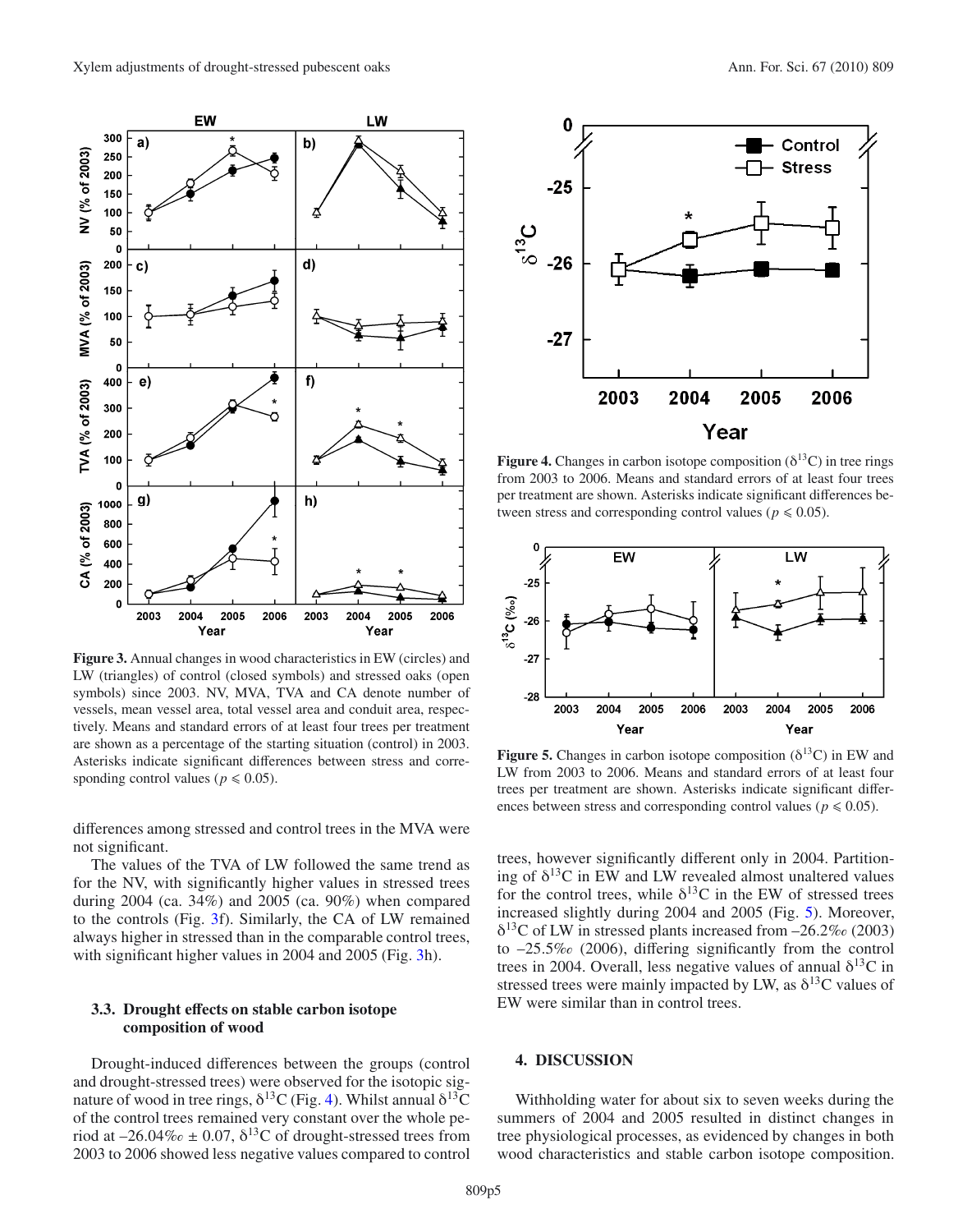Moreover, the observed rows of collapsed or damaged cells within the LW of either 2004 or 2005 annual rings indicate that the drought stress was severe enough to affect current growth processes by leaving a mark of the timing of drought occurrence during ring formation. The formation of additional latewood also indicates that stressed trees where able to resume growth once the re-watering started.

# **4.1. Immediate growth response to drought and re-watering**

During the experiment as in the following year, plant growth was significantly reduced in comparison to the corresponding control plants, which suggests an immediate effect of water shortage on wood biomass production. This is in agreement with many studies on the tree-ring growth of deciduous and evergreen oaks subjected to drought (Corcuera et al., [2004;](#page-6-24) Eilmann et al., [2006;](#page-6-15) Tessier et al., [1994;](#page-7-13) Zweifel et al., [2006\)](#page-7-14) and is directly related to the inhibition of photosynthetic activity under prolonged drought stress (Galle et al., [2007\)](#page-6-21). However, although drought conditions were severe (predawn leaf water potential lower than –3 MPa), persistent (49 d in 2004 and 36 d in 2005) and late in the growing season (until 20 August in 2004 and 20 July in 2005), all trees were able to withstand the harsh conditions and resumed growth by building new layers of latewood cells. This strength is likely due to the ability of the species to preserve its photosynthetic apparatus during severe drought conditions (Haldimann et al., [2008\)](#page-6-25), so that photosynthetic activity and hence the rate of CO2 assimilation are quickly restored after re-watering (Galle et al., [2007\)](#page-6-21). The more positive  $\delta^{13}$ C values of current-year LW of stressed compared to control trees could be an indication of the limited photosynthetic  $CO<sub>2</sub>$  assimilation caused by drought conditions, and/or due to the re-mobilization of previously stored carbon (Helle and Schleser, [2004;](#page-6-12) Kagawa et al., [2006;](#page-6-10) Skomarkova et al., [2006\)](#page-7-5), and/or due to a higher WUE (about 10–20%, calculated from data of photosynthesis and stomatal conductance in Galle et al. [2007\)](#page-6-21) during the onset of drought and after re-watering, which is in agreement with the proposed general positive relationship between WUE and  $\delta^{13}$ C (Farquhar et al., [1989\)](#page-6-26). The slightly higher  $\delta^{13}$ C values observed in the non-stressed year 2006 might be related to both reduced growth (leaf biomass) and the leaf intrinsic adjustments (i.e. increased WUE) of stressed trees.

Drought or increasing soil water deficit usually causes cavitations within the xylem, i.e. the formation of air emboli in conduits that interrupt the upwards movement of water, which impairs water transport (Sperry et al., [2008;](#page-7-1) Tognetti et al., [1998;](#page-7-15) Tyree and Sperry, [1989\)](#page-7-16). The newly formed LW is characterized by increased water conducting area and conductivity (TVA, CA), which increases the TVA of LW by about 10–20%. These facts suggest a compensating response which aims at increasing the efficiency of water transport from the roots via the stem to the photosynthesising leaves.

#### **4.2. Long-term adjustment to drought**

The growth reduction observed in the 2006 – i.e., the year following the experiment – is probably the result of lower carbon reserves and reduced hydraulic conductivity, although other impacts like root constraint and nutrient limitations cannot be ruled out completely.

Despite the reduced wood formation and the impaired carbon storage, the water conducting area and conductivity (TVA, CA) within the following-year EW was not affected after the first summer drought. However, more and smaller EW vessels (NV) were formed in stressed as compared to well-watered trees. This association might be considered as the first adjustment to maintain the efficiency of water transport, by minimizing the risk of xylem cavitations through an increased partitioning of EW into smaller vessels (Sperry et al., [2008;](#page-7-1) Tyree and Zimmermann, [2002](#page-7-12)). As shown in several studies (including *Quercus* species), a reduction of vessel size can be considered one way to lower the risk of xylem cavitations, especially under drought conditions (Cavender-Bares and Holbrook, [2001](#page-6-27); Corcuera et al., [2006](#page-6-28); Logullo et al., [1995\)](#page-7-17).

However, no such effect on EW vessels was observed after two consecutive summer droughts, presumably as a result of carbon reserves exhaustion and/or other plant-internal adjustments requiring less water transport, e.g. the reduced number of branches, leaves and roots (Bréda et al., [2006;](#page-6-1) Kozlowski and Pallardy, [2002;](#page-6-3) Rood et al., [2000;](#page-7-18) Thomas and Gausling, [2000\)](#page-7-19). Similar rates of photosynthesis and of stomatal conductance for water vapour under watered conditions in 2005 as compared to 2004 also support the idea that *Q. pubescens* was able to adjust its water supply for maintained productivity (carbon assimilation) and growth (Galle et al., [2007](#page-6-21)). Moreover, the increased vessel area within the LW of stressed trees might also be considered as an adjustment of the hydraulic system towards improved water supply to prevent possible drought impairments. However, harsher climatic conditions in 2005 and presumably reduced foliage led to a more rapid decline of photosynthetic activity and hence reduced carbon storage, although photosynthesis recovered completely after re-watering. Thus, despite the capacity of *Q. pubescens* to restore photosynthetic activity after relief of drought stress in two consecutive years, impaired photosynthetic carbon assimilation, enhanced protection and repair processes resulted in reduced growth (i.e. leaf biomass) and reduced wood formation with fewer vessels and more positive  $\delta^{13}$ C. Consequently, tree growth was slowed after two years of summer drought to ensure its survival and maintain growth at a lower rate.

## **5. CONCLUSIONS**

Rebuilding water conducting elements (in LW) to restore or improve water uptake after severe summer drought in both years (2004 and 2005) has been found to be a direct (intraannual) and compensating response to drought-induced damages (cavitation, embolism, collapsed cells), which most likely facilitated the restoration of leaf photosynthesis, apart from short-term adjustments at the leaf level (Galle et al., [2007](#page-6-21)).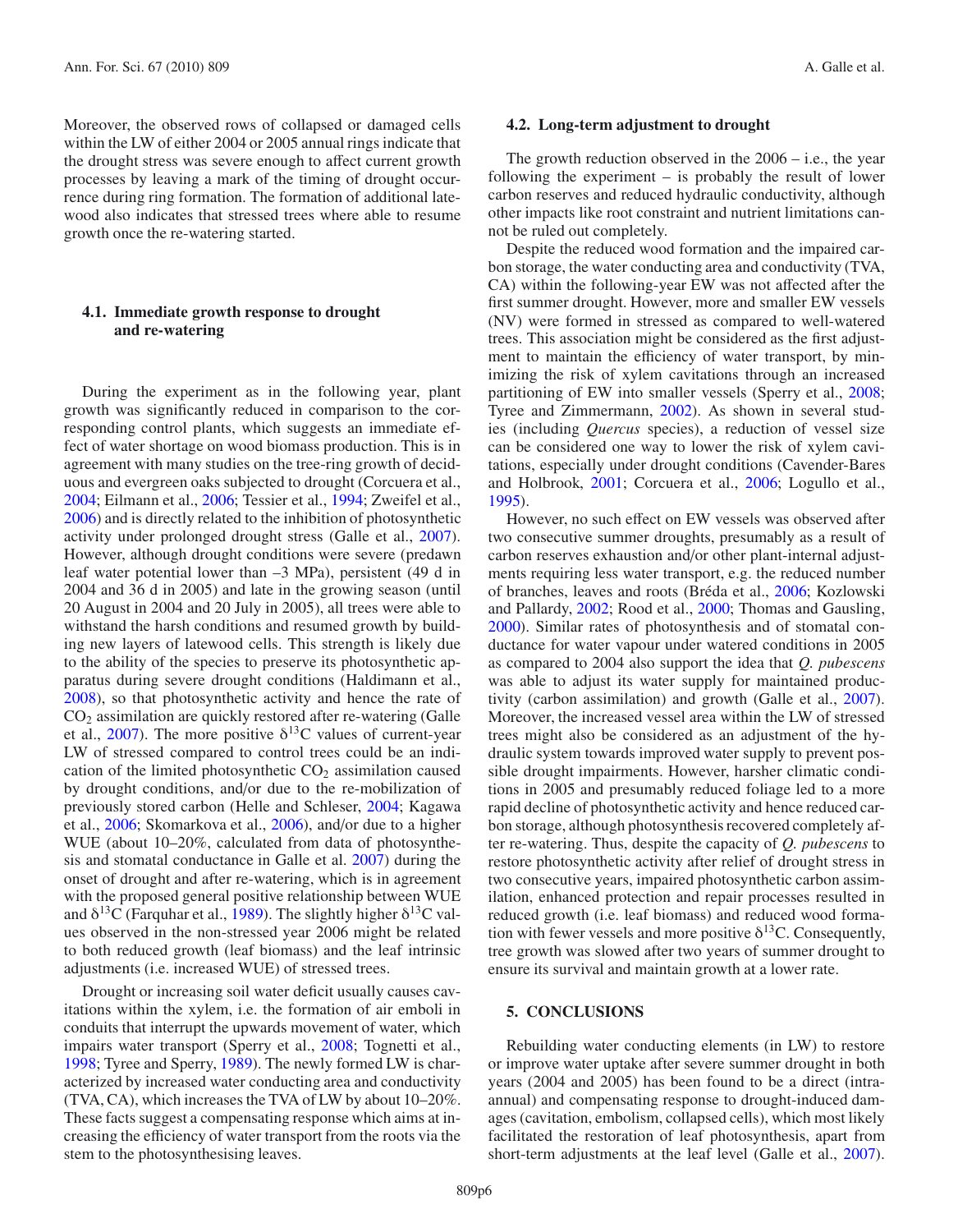To compensate for the reduced growth (including carbon storage) and to improve future productivity as well as to minimize the risk of cavitation/embolism, more (but smaller) EW vessels were formed in the following year (Sperry et al., [2008](#page-7-1)). After another year of drought with reduced growth and impaired carbon balance, plants had to adjust or rather reduce their growth (less foliage – less carbon acquisition) in 2006, where large and numerous conducting vessels were no longer needed. These adjustments represent an adaptation to survive and to minimize the risk of future impairments by water deficit (Maseda and Fernandez, [2006](#page-7-20); McDowell et al., [2008](#page-7-2)). Thus, *Q. pubescens* seems to be capable of withstanding and surviving two consecutive summer droughts by highly dynamic regulation of physiological and morphological traits (i.e. leaf photosynthesis and water conducting elements). However, due to the expected increase in extreme summer drought events during the next decades, it remains unclear whether *Q. pubescens* is capable to survive more frequent drought periods.

**Acknowledgements:** All members of Jan Espers group (University of Mainz, formerly Swiss Federal Research Institute WSL) are kindly acknowledged for their technical assistance and support. We are grateful to R. Alder and C. Ball from the Institute of Plant Sciences of the University of Bern, as well as to the gardeners of the Botanical Garden of Bern for looking after the oak trees. We also would like to thank the technical service of the Universitat de les Illes Balears in Palma (Spain) for providing the isotope ratio mass spectrometer. This work was partially supported by the "NCCR Climate" framework, a programme of the Swiss National Science Foundation.

## **REFERENCES**

- <span id="page-6-20"></span>Arend M. and Fromm J., 2007. Seasonal change in the drought response of wood cell development in poplar. Tree Physiol. 27: 985–992.
- <span id="page-6-1"></span>Bréda N., Huc R., Granier A., and Dreyer E., 2006. Temperate forest trees and stands under severe drought: a review of ecophysiological responses, adaptation processes and long-term consequences. Ann. For. Sci. 63: 625–644.
- <span id="page-6-27"></span>Cavender-Bares J. and Holbrook N.M., 2001. Hydraulic properties and freezing-induced cavitation in sympatric evergreen and deciduous oaks with, contrasting habitats. Plant Cell Environ. 24: 1243–1256.
- <span id="page-6-6"></span>Chaves M.M., Maroco J.P., and Pereira J.S., 2003. Understanding plant responses to drought – From genes to the whole plant. Funct. Plant Biol. 30: 239–264.
- <span id="page-6-2"></span>Ciais P., Reichstein M., Viovy N., Granier A., Ogee J., Allard V., Aubinet M., Buchmann N., Bernhofer C., Carrara A., Chevallier F., De Noblet N., Friend A.D., Friedlingstein P., Grunwald T., Heinesch B., Keronen P., Knohl A., Krinner G., Loustau D., Manca G., Matteucci G., Miglietta F., Ourcival J.M., Papale D., Pilegaard K., Rambal S., Seufert G., Soussana J.F., Sanz M.J., Schulze E.D., Vesala T., Valentini R., 2005. Europe-wide reduction in primary productivity caused by the heat and drought in 2003. Nature 437: 529–533.
- <span id="page-6-24"></span>Corcuera L., Camarero J.J., and Gil-Pelegrin E., 2004. Effects of a severe drought on *Quercus ilex* radial growth and xylem anatomy. Trees 18: 83–92.
- <span id="page-6-28"></span>Corcuera L., Camarero J.J., Siso S., and Gil-Pelegrin E., 2006. Radialgrowth and wood-anatomical changes in overaged *Quercus pyrenaica* coppice stands: functional responses in a new Mediterranean landscape. Trees 20: 91–98.
- <span id="page-6-7"></span>Demmig-Adams B. and Adams W.W., 2006. Photoprotection in an ecological context: The remarkable complexity of thermal energy dissipation. New Phytol. 172: 11–21.
- <span id="page-6-14"></span>Drew D.M., Downes G.M., O'Grady A.P., Read J., and Worledge D., 2009. High resolution temporal variation in wood properties in irrigated and non-irrigated *Eucalyptus globulus*. Ann. For. Sci. 66: 406.
- <span id="page-6-15"></span>Eilmann B., Weber P., Rigling A., and Eckstein D., 2006. Growth reactions of *Pinus sylvestris* L. and *Quercus pubescens* Willd. to drought years at a xeric site in Valais, Switzerland. Dendrochronologia 23: 121–132.
- <span id="page-6-26"></span>Farquhar G.D., Ehleringer J.R., and Hubick K.T., 1989. Carbon isotope discrimination and photosynthesis. Annu. Rev. Plant Physiol. Plant Mol. Biol. 40: 503–537.
- <span id="page-6-9"></span>Ferrio J.P., Florit A., Vega A., Serrano L., and Voltas J., 2003. Delta 13C and tree-ring width reflect different drought responses in *Quercus ilex* and *Pinus halepensis*. Oecologia 137: 512–518.
- <span id="page-6-16"></span>Fonti P., von Arx G., Garcia-Gonzalez I., Eilmann B., Sass-Klaassen U., Gartner H., and Eckstein D., 2010. Studying global change through investigation of the plastic responses of xylem anatomy in tree rings. New Phytol. 185: 42–53.
- <span id="page-6-21"></span>Galle A., Haldimann P., and Feller U., 2007. Photosynthetic performance and water relations in young pubescent oak (*Quercus pubescens*) trees during drought stress and recovery. New Phytol. 174: 799–810.
- <span id="page-6-17"></span>Gonzalez I.G. and Eckstein D., 2003. Climatic signal of earlywood vessels of oak on a maritime site. Tree Physiol 23: 497–504.
- <span id="page-6-18"></span>Gruber A., Zimmermann J., Wieser G., and Oberhuber W., 2009. Effects of climate variables on intra-annual stem radial increment in *Pinus cembra* (L.) along the alpine treeline ecotone. Ann. For. Sci. 66: 503.
- <span id="page-6-4"></span>Hacke U.G. and Sperry J.S., 2001. Functional and ecological xylem anatomy. Perspect. Plant Ecol. Evol. Syst. 4: 97–115.
- <span id="page-6-25"></span>Haldimann P., Galle A., and Feller U., 2008. Impact of an exceptionally hot dry summer on photosynthetic traits in oak (*Quercus pubescens*) leaves. Tree Physiol. 28: 785–795.
- <span id="page-6-22"></span>Harlow B.A., Marshall J.D., and Robinson A.P., 2006. A multi-species comparison of  $\delta^{13}C$  from whole wood, extractive-free wood and holocellulose. Tree Physiol. 26: 767–774.
- <span id="page-6-12"></span>Helle G. and Schleser G.H., 2004. Beyond CO<sub>2</sub>-fixation by Rubisco – an interpretation of <sup>13</sup>C/<sup>12</sup>C variations in tree rings from novel intraseasonal studies on broad-leaf trees. Plant Cell Environ. 27: 367–380.
- <span id="page-6-5"></span>Holbrook N.M., Ahrens E.T., Burns M.J., and Zwieniecki M.A., 2001. In vivo observation of cavitation and embolism repair using magnetic resonance imaging. Plant Physiol. 126: 27–31.
- <span id="page-6-0"></span>IPCC, 2007. Technical Report, Cambridge University Press, Cambridge and New York.
- <span id="page-6-10"></span>Kagawa A., Sugimoto A., and Maximov T.C., 2006.  ${}^{13}CO_2$  pulselabelling of photoassimilates reveals carbon allocation within and between tree rings. Plant Cell Environ. 29: 1571–1584.
- <span id="page-6-13"></span>Keel S.G., Siegwolf R.T.W., Jaggi M., and Korner C., 2007. Rapid mixing between old and new C pools in the canopy of mature forest trees. Plant Cell Environ 30: 963–972.
- <span id="page-6-23"></span>Korol R.L., Kirschbaum M.U.F., Farquhar G.D., and Jeffreys M., 1999. Effects of water status and soil fertility on the C-isotope signature in *Pinus radiata*. Tree Physiol. 19: 551–562.
- <span id="page-6-3"></span>Kozlowski T.T. and Pallardy S.G., 2002. Acclimation and adaptive responses of woody plants to environmental stresses. Bot. Rev. 68: 270–334.
- <span id="page-6-8"></span>Leavitt S.W. and Long A., 1986. Stable-carbon isotope variability in tree foliage and wood. Ecology 67: 1002–1010.
- <span id="page-6-19"></span>Lebourgeois F., Cousseau G., and Ducos Y., 2004. Climate-tree-growth relationships of *Quercus petraea* Mill. stand in the Forest of Berce ("Futaie des Clos", Sarthe, France). Ann For Sci 61: 361–372.
- <span id="page-6-11"></span>Livingston N.J. and Spittlehouse D.L., 1996. Carbon isotope fractionation in tree ring early and late wood in relation to intra-growing season water balance. Plant Cell Environ. 19: 768–774.